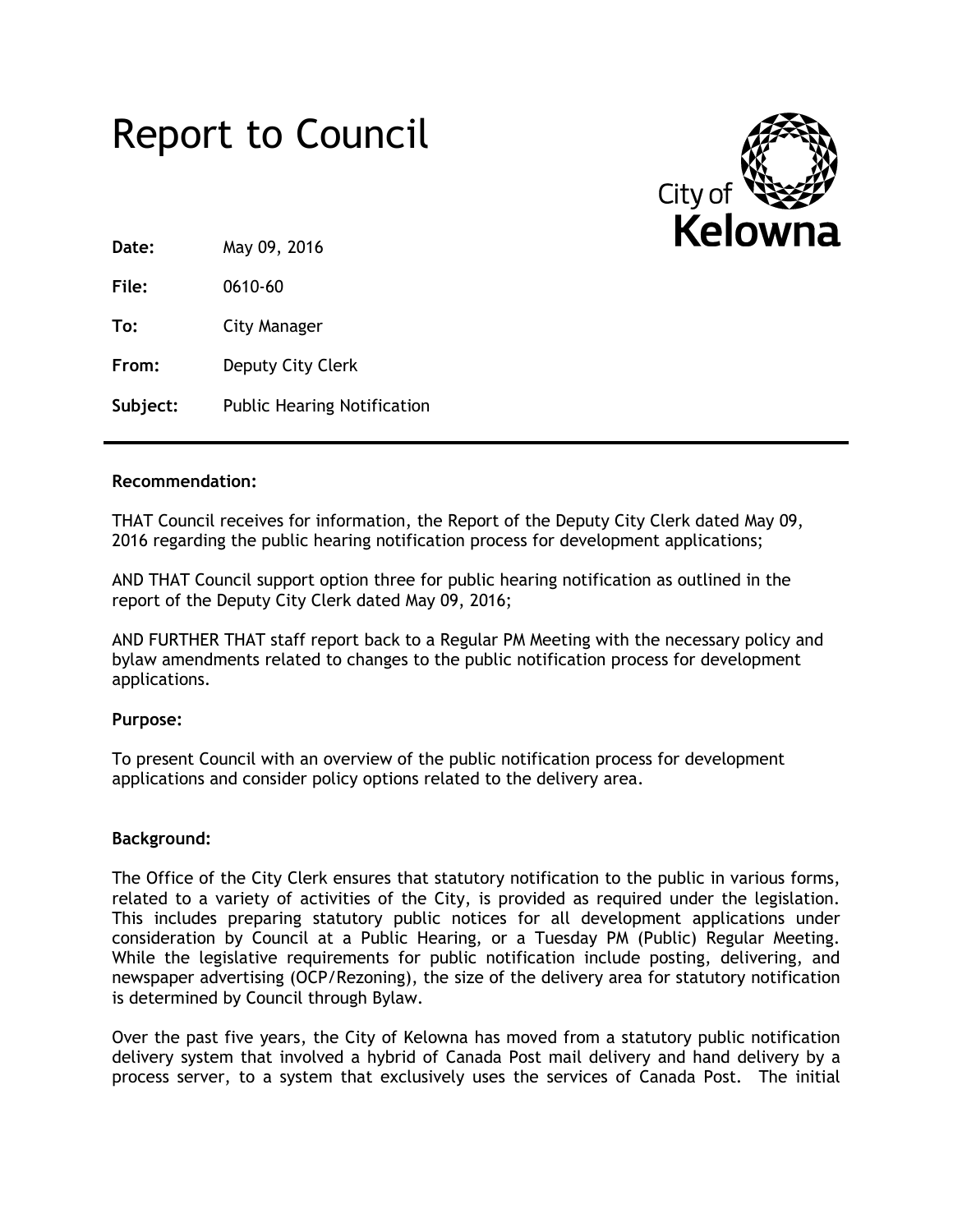change in April 2010 reduced the cost per notice from \$0.52-0.85 (plus pickup and processing fees) to \$0.15 - \$0.52, while also addressing numerous service delivery issues and challenges.

In 2013, Council made further changes to public notification with the introduction of informational notices as a way to engage the community in Council decision-making less formally than through the statutory notice alone. These notices were intended to provide a general description of a proposed development application, direct residents to our website for additional information, and provide development related information to a larger area at a lower cost than the required statutory notice. Council made corresponding changes to the Development Applications Procedures Bylaw reducing the delivery areas for statutory notification from buffer areas of 50m and 100m/400m to adjoining and adjacent properties only.

Since the introduction of the informational notice (see Appendix 4) in September 2013, there have been numerous changes to community engagement in the development process. The City has increased social media and web presence in the community, enhanced web access to the development application process and meetings of Council, and required applicants through Council Policy to undertake mandatory public engagement activities prior to Council consideration of their application. With the increased engagement, there is a potential for the statutory notification to be difficult to distinguish.

## **Recommendation**

Public notification delivery activities and costs are detailed in Appendix 2 attached to this report, showing the number of direct mail (statutory notices) and admail (informational notices) that have been delivered in 2014 and 2015. The number and type of notice show the corresponding direct cost of delivery with Canada Post, while the indirect costs related to the administration of each type of delivery have been borne by the Office of the City Clerk and supporting administration staff. A direct survey of the public on the value of the informational notice has not been undertaken, however, there has been no noticeable change to the amount of correspondence received from the public, or to the number of people attending public hearings over the last few years. The type of application continues to be the best indicator of the level of public engagement in the decision-making process.

Based on the information reviewed, including practices of other municipalities as detailed in Appendix 1, the following options related to the public notification process are provided for Council consideration, with option 3 being recommended by staff:

- 1. Continue with the current process, delivering statutory notices to the adjoining and adjacent properties, and an informational notice to those within the same postal delivery route. Cost: approximately \$25,000 annually;
- 2. Deliver the current statutory notice only to adjoining and adjacent properties. Cost: approximately \$10,000 annually; or
- 3. Create a new statutory notice and change the notification delivery area to include properties and residents within a 30m buffer area for all OCP/Rezoning, DVP/HAP, and Liquor Licensing applications. Cost: approximately \$13,000 annually.